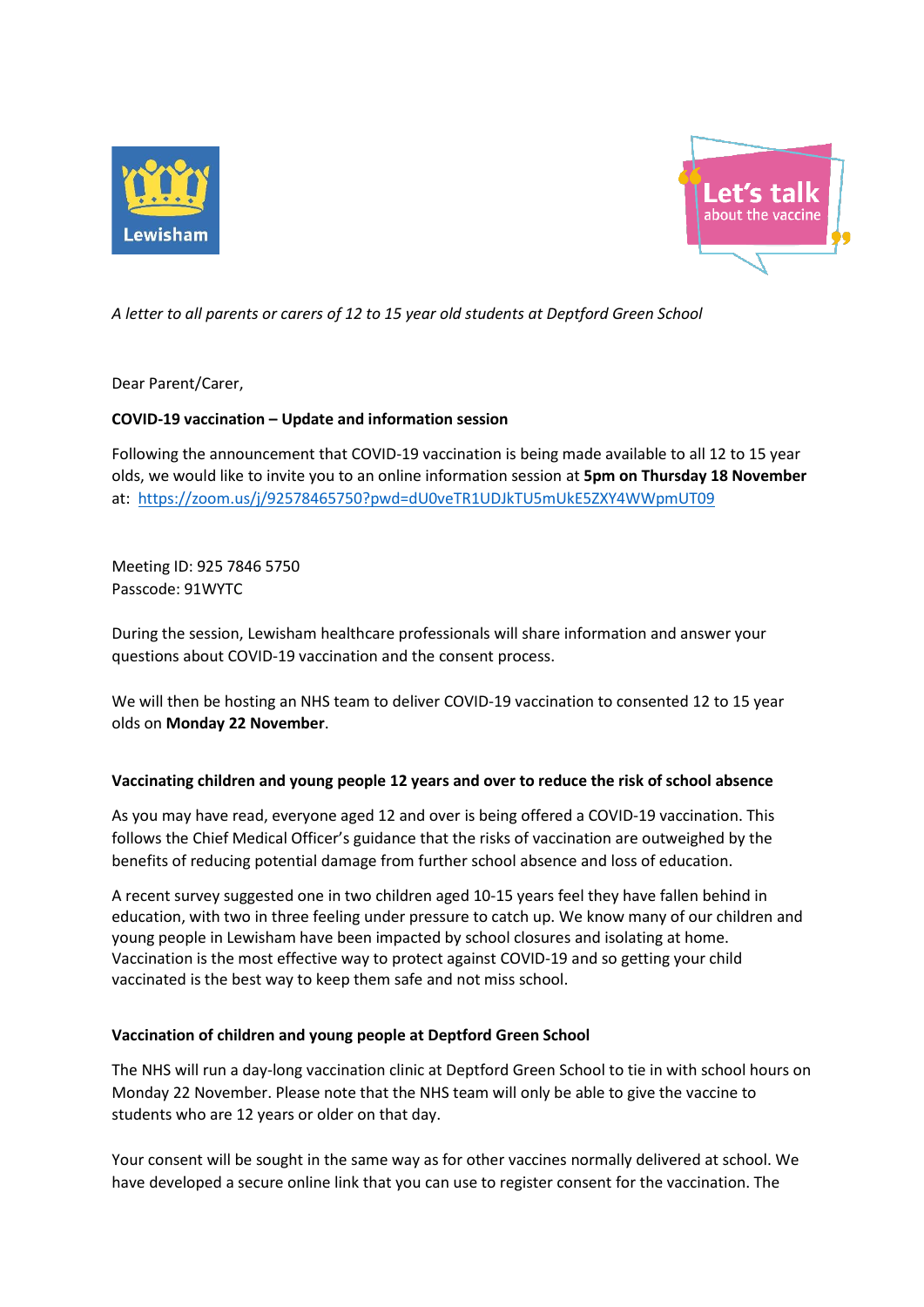process is quick and easy to use: <https://app.schoolscreener.com/Portal/#/Lewisham/imms/li12/100740>

It's really important that you have a conversation with your child about consent for the vaccine. The nurse will discuss the COVID-19 vaccine with your child at their appointment and will be able to answer any questions they may have.

Students aged 16 or 17 will also be able to receive their vaccination on 22 November if they request it, but they will not need parental consent.

As for other vaccines, if your child is going to receive the COVID-19 vaccine that day, please ensure they have a proper breakfast, including a drink, before coming to school.

#### **Finding out more**

We understand that you may have concerns or questions about COVID-19 vaccination, either for your child or for yourself. There are a number of ways to find out more:

• *Online information session* – As explained above, a Lewisham healthcare professional is hosting an online information session for parents, carers, students and staff on Thursday 18 November at 5pm. You can join the session at:

<https://zoom.us/j/92578465750?pwd=dU0veTR1UDJkTU5mUkE5ZXY4WWpmUT09>

Meeting ID: 925 7846 5750 Passcode: 91WYTC

- *South-east London Vaccine Facts*  The NHS in South East London has established a website with information at [nhsselondonvaccinefacts.com.](http://www.nhsselondonvaccinefacts.com/)
- *Lewisham vaccination helpline* You can also book a free, impartial and confidential conversation with a Lewisham healthcare professional in one of over 200 languages. Book online a[t https://modality.simplybook.it/v2/](https://modality.simplybook.it/v2/) or by calling 07828 499044.

With kind regards,

Dr Catherine Mbema, Director of Public Health for Lewisham

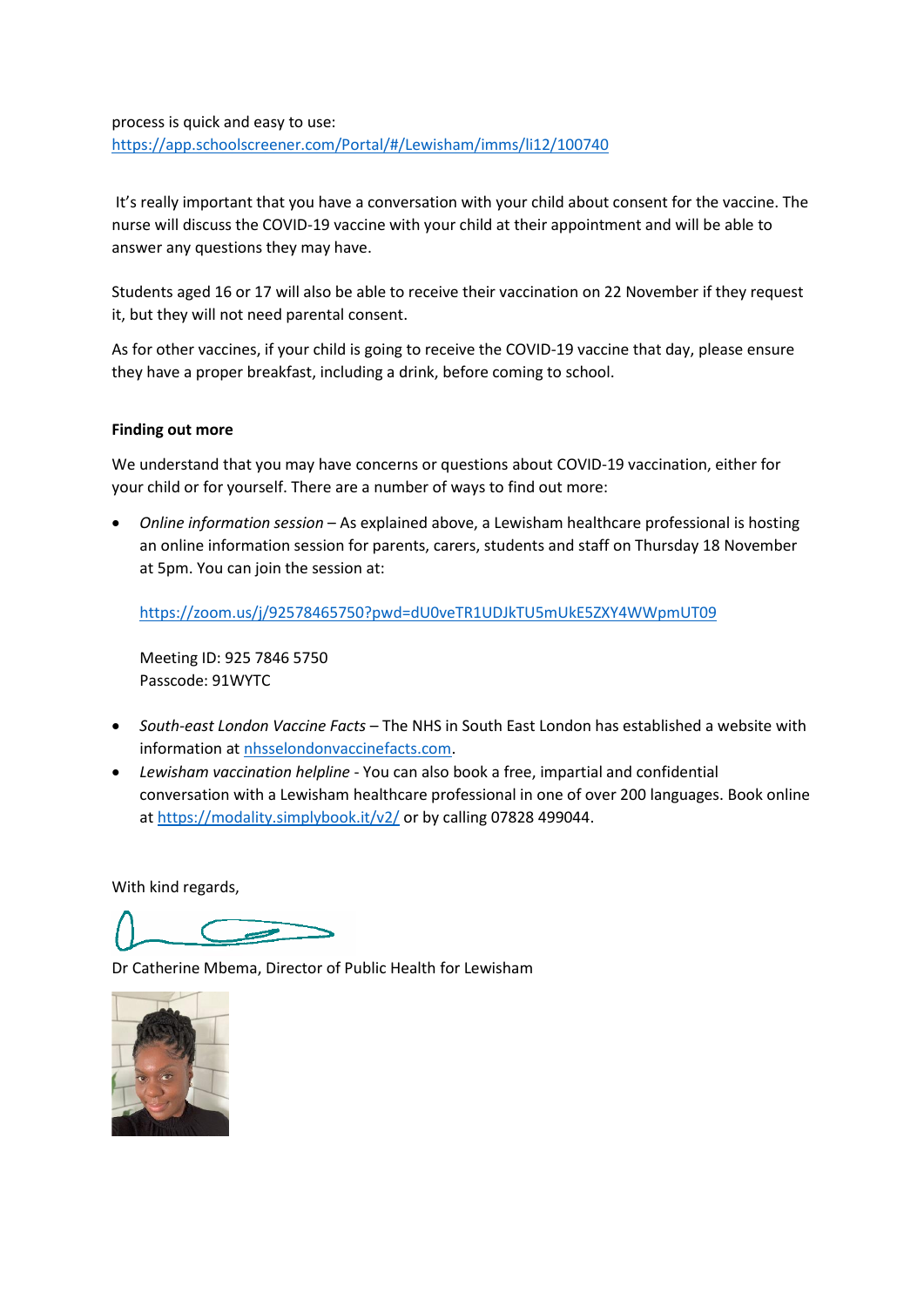

School Health Service Immunisation Team Downham Health Centre 7-9 Moorside Road BR1 5EP Tel: 0203 0491897 lg.shsimmunisation@nhs.net

**October 2021**

Dear Parent or Guardian

#### **COVID-19 vaccination to 12–15-year-olds**

Following recommendation from the Chief Medical Officers the government has agreed that all 12–15 year-olds should be offered a first dose of the Pfizer vaccine. This is to protect them against COVID-19 and the disruption and distress it can cause.

We wanted to provide you with some reassurance that Lewisham council is working closely with schools and Lewisham and Greenwich NHS Trust, the NHS organisation leading the school aged vaccination programme in your area, to ensure that vaccinations are delivered with the least disruption to young people's education as possible.

The immunisation nurses who will visit your child's school are very experienced in delivering routine vaccinations to children and young people, such as the flu vaccine and the HPV vaccine. They work closely with parents and carers on consent and can provide clinical advice and guidance. The COVID-19 vaccination will be no different.

We believe your child should be vaccinated and we are now inviting parents/guardians to register your consent for the above vaccinations. We have developed a secure on-line link that parents/guardians can use to register consent for the vaccination. The process is quick and easy to use.

Please click on this link to access the eConsent: <https://app.schoolscreener.com/Portal/#/Lewisham/imms/li12/100740>

We aim at all times to work in partnership with parents and carers to ensure the best healthcare outcomes for all children and young people in Lewisham.

Yours sincerely,

 $\overline{\mathcal{L}}$ 

Zipora Govere *Community Matron CYP School Health* **Lewisham and Greenwich NHS Trust**

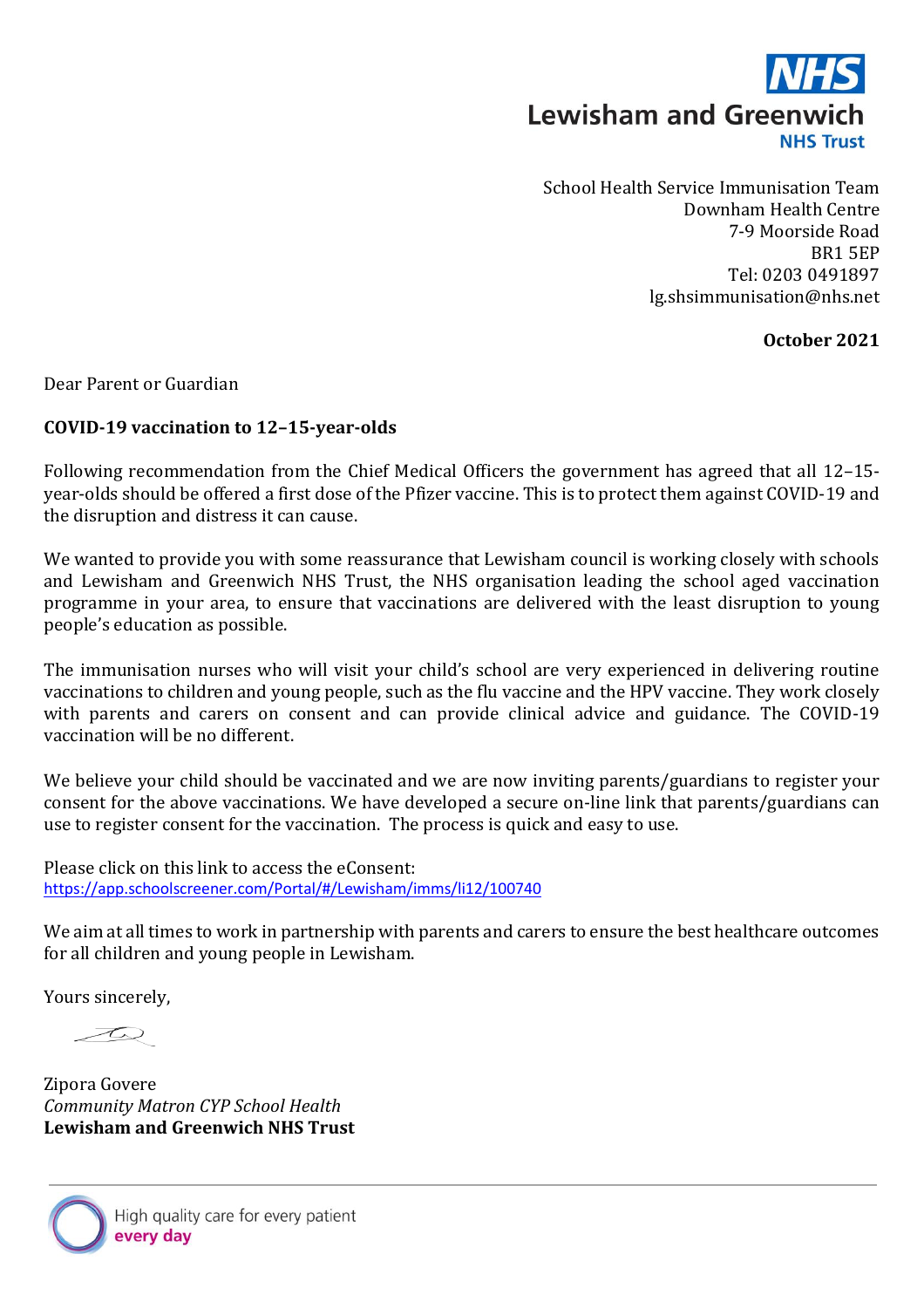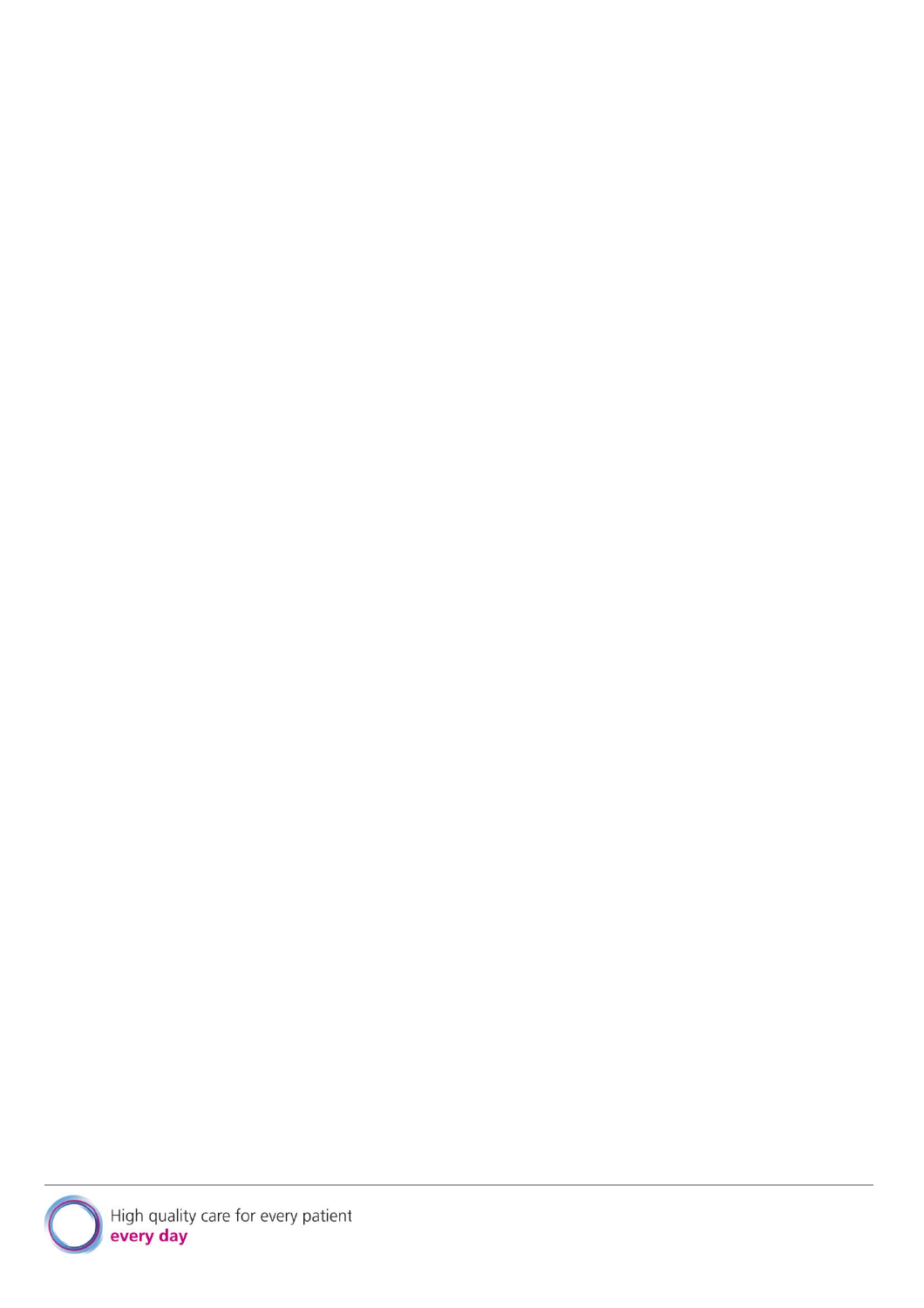# **12 – 15 Years – Vaccine, Frequently Asked Questions**

## **Who will be offered COVID-19 vaccinations?**

Most 12–15-year-olds will be offered **a single dose** of the Pfizer BioNTech vaccine.

12–15-year-olds in the following groups will be offered **two doses** of the Pfizer BioNTech vaccine:

- $\circ$  those with severe neuro-disabilities
- o those with immunosuppression**\***
- o those with Down Syndrome
- o those with profound and multiple learning disabilities, severe learning disabilities, or on GP the learning disability register
- o haematological malignancy
- o sickle cell disease
- o type 1 diabetes
- o congenital heart disease
- o other health conditions as described by JCVI.
- 12–17-year-olds who are household contacts of people of any age who are immunosuppressed.

## **What vaccine are you using and which ingredients are in the Pfizer BioNTech vaccine?**

The Pfizer vaccine does **NOT** contain eggs, gluten, nuts, soy, gelatine, latex, or preservatives. All COVID-19 vaccines are **free from metals** such as iron, nickel, cobalt, lithium, and rare earth alloys. The vaccine is suitable for people of all faiths.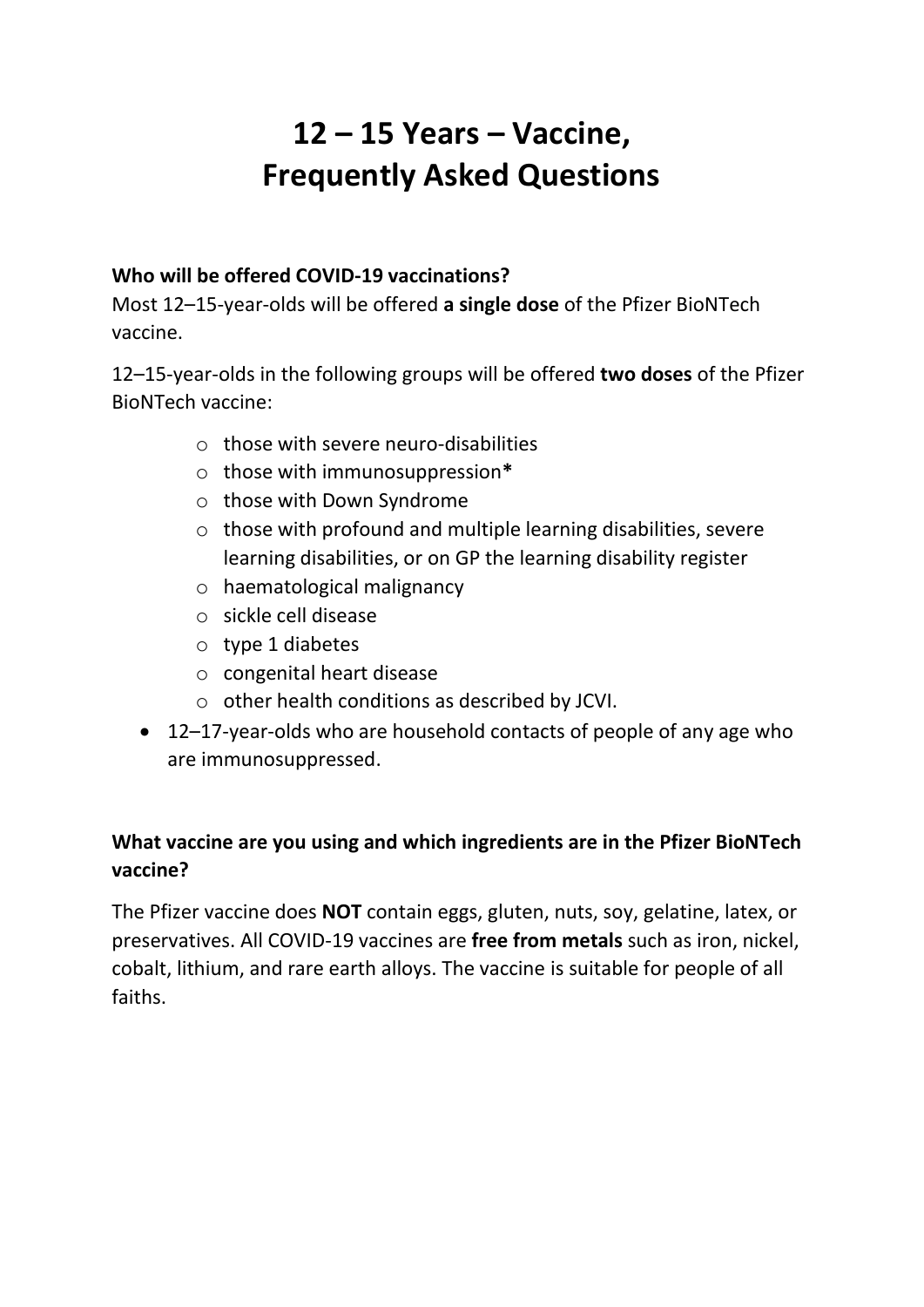#### **Is the Coronavirus vaccine safe?**

The vaccines have met strict standards of safety, quality and effectiveness set out by the independent Medicines and Healthcare products Regulatory Agency (MHRA). Any vaccine that is approved must go through all the safety checks all other licensed medicines go through. The MHRA follows international standards of safety. Serious side effects, such as allergic reactions, have been very rare.

## **I'm currently ill with COVID-19, can I get the vaccine?**

People currently unwell and experiencing COVID-19 symptoms should **not** receive the COVID-19 vaccine until they have **recovered**.

You can have the vaccine **28 days** after you had a positive test for COVID-19 or **28 days** after your symptoms started, so you may need to wait.

## **Can I catch COVID-19 from the vaccine?**

You cannot catch COVID-19 from the vaccine as it does not contain the virus, but it is possible to have caught COVID-19 and not realise you have the symptoms until after your vaccination appointment.

- o a new continuous cough
- o a high temperature
- o a loss of, or change in your normal sense of taste or smell

If you have the symptoms above, stay at home and arrange to have a PCR test.

## **How does the vaccine work?**

The vaccine works by making a protein from the virus that is important for creating protection.

The protein works in the same way they do for other vaccines by stimulating the immune system to make antibodies and cells to fight the infection.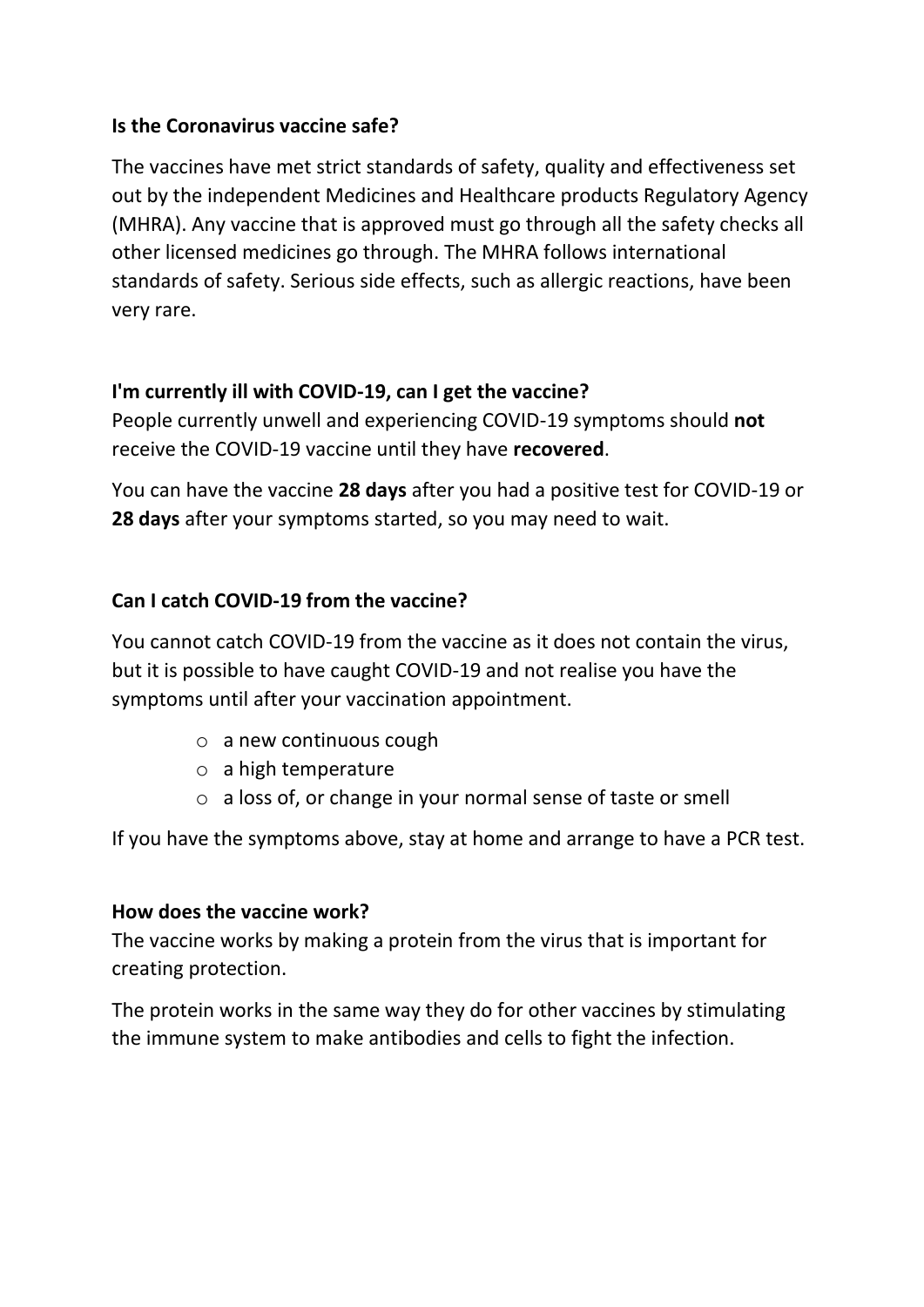## **Does the vaccine have any side effects?**

Yes, it does have some side effects, but they don't usually last long. Some people feel shivery a little tired and achy the day after their vaccine- these are not uncommon. Very rarely people develop myocarditis (inflammation of the heart). Most fully recover but may need treatment in hospital.

## **My child is autistic and afraid of the vaccine, will it affect their autism?**

No. Autistic children aged 12-15 are eligible for both doses of the coronavirus vaccine, and all 12-15 year olds will now start to be invited too. In June, the UK's medicine regulator, the MHRA, announced the Pfizer vaccine is also safe and effective for children aged 12-15.

12-15 year olds will start to be invited to book a vaccine appointment over the next few weeks. If you need support with booking an appointment for an autistic child, you should contact your GP.

It is of course still down to individuals and their families to reach an informed choice as to whether they have the vaccine, this change simply gives every autistic child the choice of doing so.

#### **Will the vaccine protect me?**

The COVID-19 vaccination will reduce the chance of you suffering from COVID-19 disease. It may take a few weeks for your body to build up some protection from the vaccine. You should get good protection from the first dose, having the second dose should give you longer lasting protection against the virus. Like all medicines, no vaccine is completely effective – some people may still get COVID-19 despite having a vaccination, but this should be less severe.

#### **Is protection instant after I've been vaccinated?**

Protection from any vaccine takes time to build up. In general, the older you are the longer it takes. It will take at least two weeks in younger people and at least three weeks in older people before you can expect to have a good antibody response. Vaccines offer important protection to reduce risk, but they do not make you invincible. No vaccine offers 100% protection against any disease.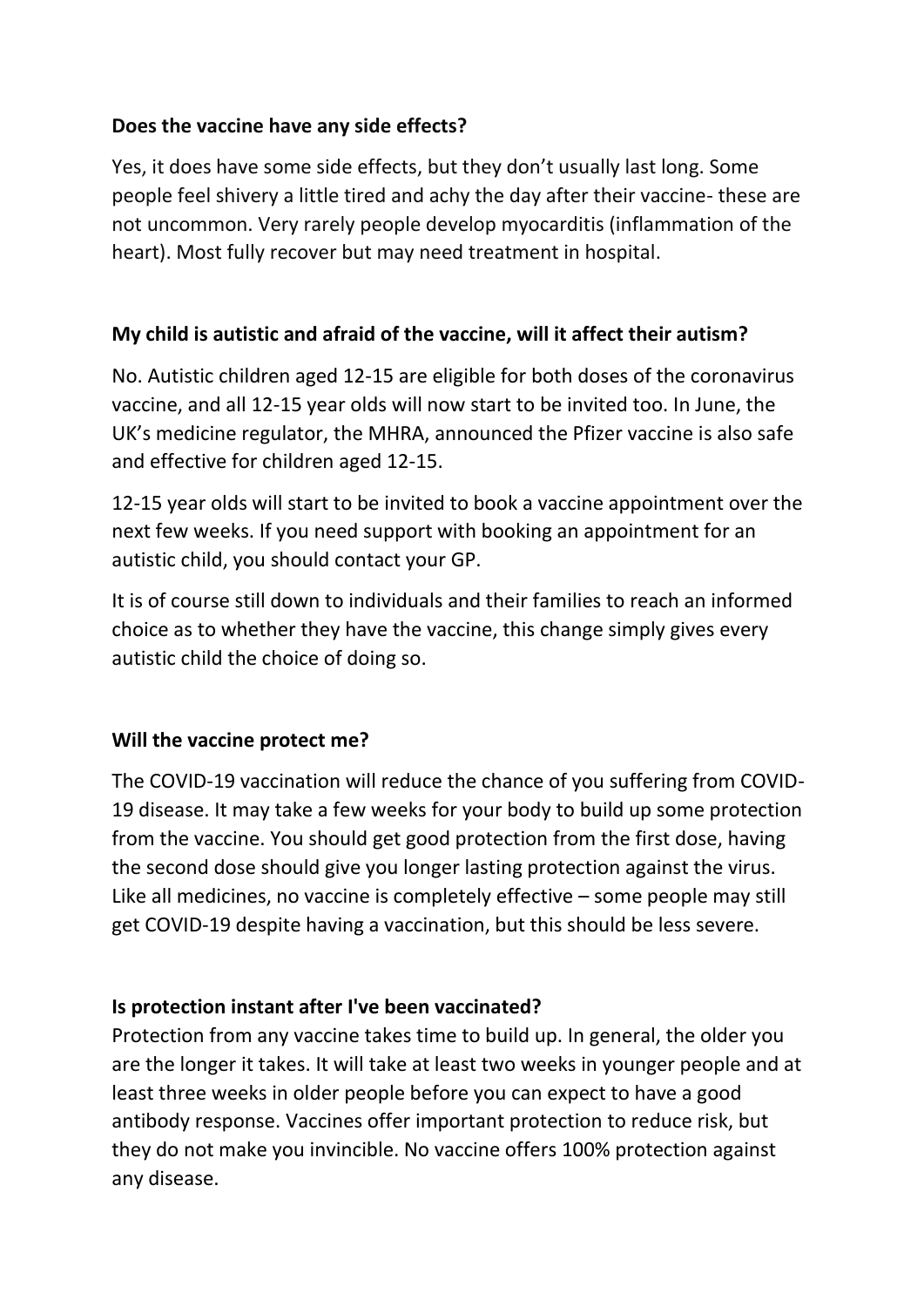#### **What about a second vaccine?**

JCVI will provide further advice regarding details of second doses for this group once more data has been analysed. This is expected in the spring for 12–15 year-olds.

## **Will the vaccine affect my child's fertility?**

There is no evidence to suggest that COVID-19 vaccines will affect fertility.

There is no biologically plausible mechanism by which current vaccines would cause any impact on women's fertility. Evidence has not been presented that women who have been vaccinated have gone on to have fertility problems.

Likewise, the theory that immunity to the spike protein could lead to fertility problems is not supported by evidence. Most people who contract COVID-19 will develop antibody to the spike and there is no evidence of fertility problems in people who have already had COVID-19.

More detailed information can be found here:

[https://www.rcog.org.uk/en/guidelines-research-services/coronavirus-covid-](https://www.rcog.org.uk/en/guidelines-research-services/coronavirus-covid-19-pregnancy-and-womens-health/covid-19-vaccines-and-pregnancy/covid-19-vaccines-pregnancy-and-breastfeeding/)[19-pregnancy-and-womens-health/covid-19-vaccines-and-pregnancy/covid-19](https://www.rcog.org.uk/en/guidelines-research-services/coronavirus-covid-19-pregnancy-and-womens-health/covid-19-vaccines-and-pregnancy/covid-19-vaccines-pregnancy-and-breastfeeding/) [vaccines-pregnancy-and-breastfeeding/](https://www.rcog.org.uk/en/guidelines-research-services/coronavirus-covid-19-pregnancy-and-womens-health/covid-19-vaccines-and-pregnancy/covid-19-vaccines-pregnancy-and-breastfeeding/)

## **How old do you have to be to get the vaccine? Where can I get it from?**

Anyone aged over 12 year olds are eligible for a coronavirus vaccine. The Government's medical advisers have decided that the benefits of being vaccinated outweigh the risks for many reasons in those aged between 12 and 15 years, including by reducing the risk of any more disruption to children's education, which can impact their attainment, mental health and wellbeing.

Young people aged between 12 and 15 years will be offered the vaccination in school. Anyone aged over 16 years old can access vaccinations via their GP, walk in centres or pharmacies. Further information can be found here: [https://lewisham.gov.uk/myservices/coronavirus-covid-19/covid19](https://lewisham.gov.uk/myservices/coronavirus-covid-19/covid19-vaccine/vaccination-for-covid-19) [vaccine/vaccination-for-covid-19](https://lewisham.gov.uk/myservices/coronavirus-covid-19/covid19-vaccine/vaccination-for-covid-19)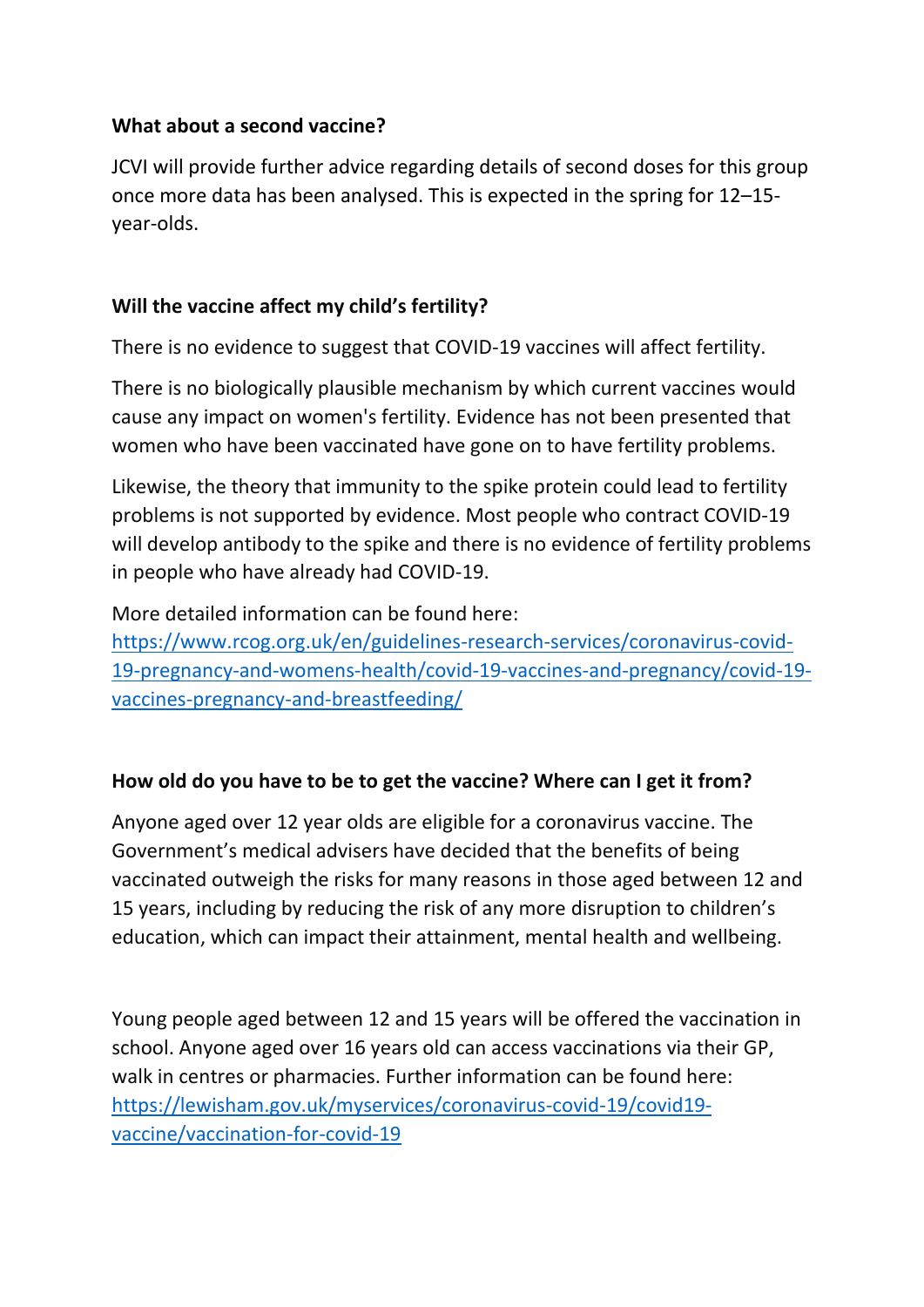## **Do I have to pay for my child to have the vaccine?**

There is no charge for your child to have the COVID vaccination through their school.

#### **Will the vaccine be needed every year for children?**

At the moment this unknown but thought to be unlikely.

# **What happens if someone doesn't want the vaccine? Or if I don't want my child to be vaccinated?**

All parents for eligible children will be sent a link to the consent form. On the form you are able to consent to 'yes' or 'no'. If you consent to your child being vaccinated, they will receive a vaccination on the day. If you do not consent to your child being vaccinated, they will not receive a vaccination. It is important that you complete the consent form so that we know if you do or not consent to your child having the vaccine. If you indicate no and your child comes to have a vaccine, you will be called by a healthcare professional to discuss your thoughts. No child will be vaccinated without prior discussion with their parent.

## **Will those aged 12-15 years be given a COVID vaccine pass like adults?**

It is expected that vaccination status will be available on the medical records of your child. They will also have a copy of the card which will have details of the vaccination they have received. They can use that card for proof of vaccination.

# **If the child is not vaccinated and is a close contact of a case, do they need to isolate?**

Close contacts of COVID cases do not need to self-isolate if any of the following apply:

• they are fully vaccinated – this means 14 days have passed since the final dose of a COVID-19 vaccine given by the NHS